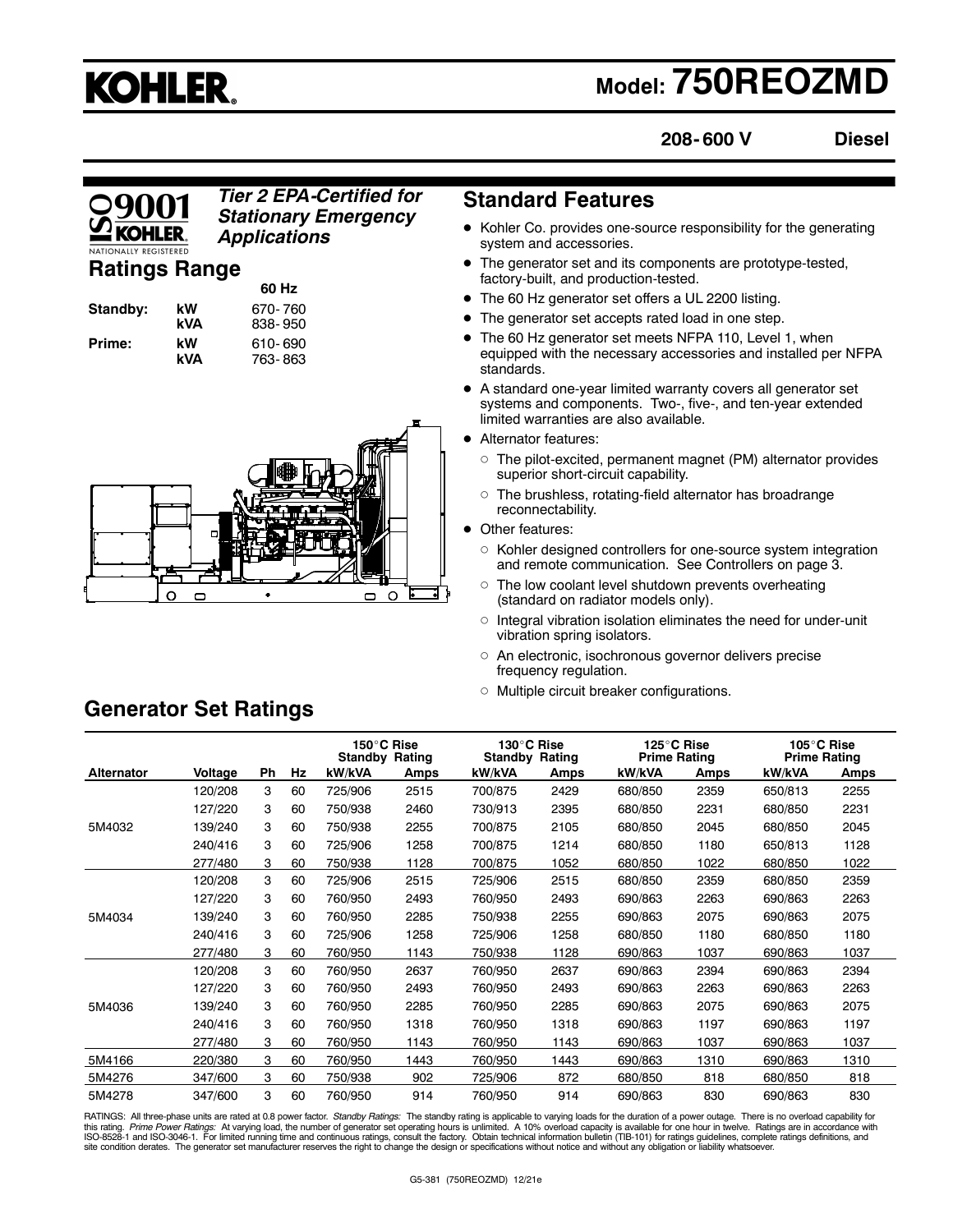## **Alternator Specifications**

| <b>Specifications</b>                    |                  | <b>Alternator</b>                                    |
|------------------------------------------|------------------|------------------------------------------------------|
| <b>Type</b>                              |                  | 4-Pole, Rotating-Field                               |
| Exciter type                             |                  | Brushless, Permanent-<br><b>Magnet Pilot Exciter</b> |
| Leads: quantity, type                    |                  | 10, Reconnectable                                    |
| Voltage regulator                        |                  | Solid State, Volts/Hz                                |
| Insulation:                              |                  | <b>NFMA MG1</b>                                      |
| Material                                 |                  | Class H, Synthetic,<br>Nonhygroscopic                |
|                                          | Temperature rise | 130°C, 150°C Standby                                 |
| Bearing: quantity, type                  |                  | 1, Sealed                                            |
| Coupling                                 |                  | Flexible Disc                                        |
| Amortisseur windings                     |                  | Full                                                 |
| Rotor balancing                          |                  | 125%                                                 |
| Voltage regulation, no-load to full-load |                  | <b>Controller Dependent</b>                          |
| One-step load acceptance                 |                  | 100% of Rating                                       |
| Unbalanced load capability               |                  | 100% of Rated Standby<br>Current                     |
| Peak motor starting kVA:                 |                  | (35% dip for voltages below)                         |
| 480 V                                    | 5M4032 (10 lead) | 2200                                                 |
| 480 V                                    | 5M4034 (10 lead) | 2600                                                 |
| 480 V                                    | 5M4036 (10 lead) | 3200                                                 |
| 380 V                                    | 5M4166 (4 lead)  | 2800                                                 |

5M4166 (4 lead) 600 V 5M4276 (4 lead) 2800 600 V 5M4278 (4 lead) 3900

- NEMA MG1, IEEE, and ANSI standards compliance for temperature rise and motor starting.
- Sustained short-circuit current of up to 300% of the rated current for up to 10 seconds.
- Sustained short-circuit current enabling downstream circuit breakers to trip without collapsing the alternator field.
- Self-ventilated and dripproof construction.
- Superior voltage waveform from two-thirds pitch windings and skewed stator.
- Digital solid-state, volts-per-hertz voltage regulator with ±0.25% no-load to full-load regulation.
- Brushless alternator with brushless pilot exciter for excellent load response.

# **Application Data**

### **Engine Electrical**

| <b>ain</b><br>ாட |
|------------------|
|                  |

| <b>Engine Specifications</b>               |                         |
|--------------------------------------------|-------------------------|
| Manufacturer                               | Mitsubishi              |
| Engine model                               | S12A2-Y2PTAW-2          |
| Engine type                                | 4-Cycle, Turbocharged   |
| Cylinder arrangement                       | 12 V                    |
| Displacement, L (cu. in.)                  | 33.93 (2071)            |
| Bore and stroke, mm (in.)                  | 150 x 160 (5.91 x 6.30) |
| Compression ratio                          | 15.3:1                  |
| Piston speed, m/min. (ft./min.)            | 576 (1890)              |
| Main bearings: quantity, type              | 7, Precision Half-Shell |
| Rated rpm                                  | 1800                    |
| Max. power at rated rpm, kWm (BHP)         | 900 (1207)              |
| Cylinder head material                     | Cast Iron               |
| Crankshaft material                        | <b>Forged Steel</b>     |
| Governor type                              | Electronic              |
| Frequency regulation, no-load to full-load | Isochronous             |
| Frequency regulation, steady state         | ±0.25%                  |
| Frequency                                  | Fixed                   |
| Air cleaner type, all models               | Dry                     |
|                                            |                         |

### **Engine Electrical System** Battery charging alternator: Ground (negative/positive) Negative Volts (DC) 24 Ampere rating 30 Starter motor rated voltage (DC) Dual, 24 Battery, recommended cold cranking amps (CCA): Quantity, CCA rating each Two, 1150 Battery voltage (DC) 12

### **Fuel**

| <b>Fuel System</b>                          |              |
|---------------------------------------------|--------------|
| Fuel supply line, min. ID, mm (in.)         | 19 (0.75)    |
| Fuel return line, min. ID, mm (in.)         | 19 (0.75)    |
| Max. lift, engine-driven fuel pump, m (ft.) | 1.0(3.0)     |
| Max. fuel flow, Lph (gph)                   | 630 (166)    |
| Max. fuel pump restriction, kPa (in. Hq)    | 10(3.0)      |
| Fuel filter: quantity, type                 | 3, Cartridge |
| Recommended fuel                            | #2 Diesel    |
|                                             |              |

### **Exhaust**

| <b>Exhaust System</b>                                                         |                 |
|-------------------------------------------------------------------------------|-----------------|
| Exhaust manifold type                                                         | Dry             |
| Exhaust flow at rated kW, $m^3$ /min. (cfm)                                   | 208 (7344)      |
| Exhaust temperature at rated kW, dry<br>exhaust, $^{\circ}$ C ( $^{\circ}$ F) | 473 (883)       |
| Maximum allowable back pressure,<br>kPa (in. Hg)                              | 5.9(1.7)        |
| Exhaust outlet size at engine hookup,<br>$mm$ (in.)                           | See ADV drawing |

### **Lubrication**

| <b>Lubricating System</b>                                         |                      |  |
|-------------------------------------------------------------------|----------------------|--|
| Type                                                              | <b>Full Pressure</b> |  |
| Oil pan capacity, L (qt.) $\S$                                    | 100 (106)            |  |
| Oil pan capacity with filter, L (gt.) $\S$                        | 120 (127)            |  |
| Oil filter: quantity, type §                                      | 3, Cartridge         |  |
| Oil cooler                                                        | Water-Cooled         |  |
| ş<br>Kohler recommends the use of Kohler Genuine oil and filters. |                      |  |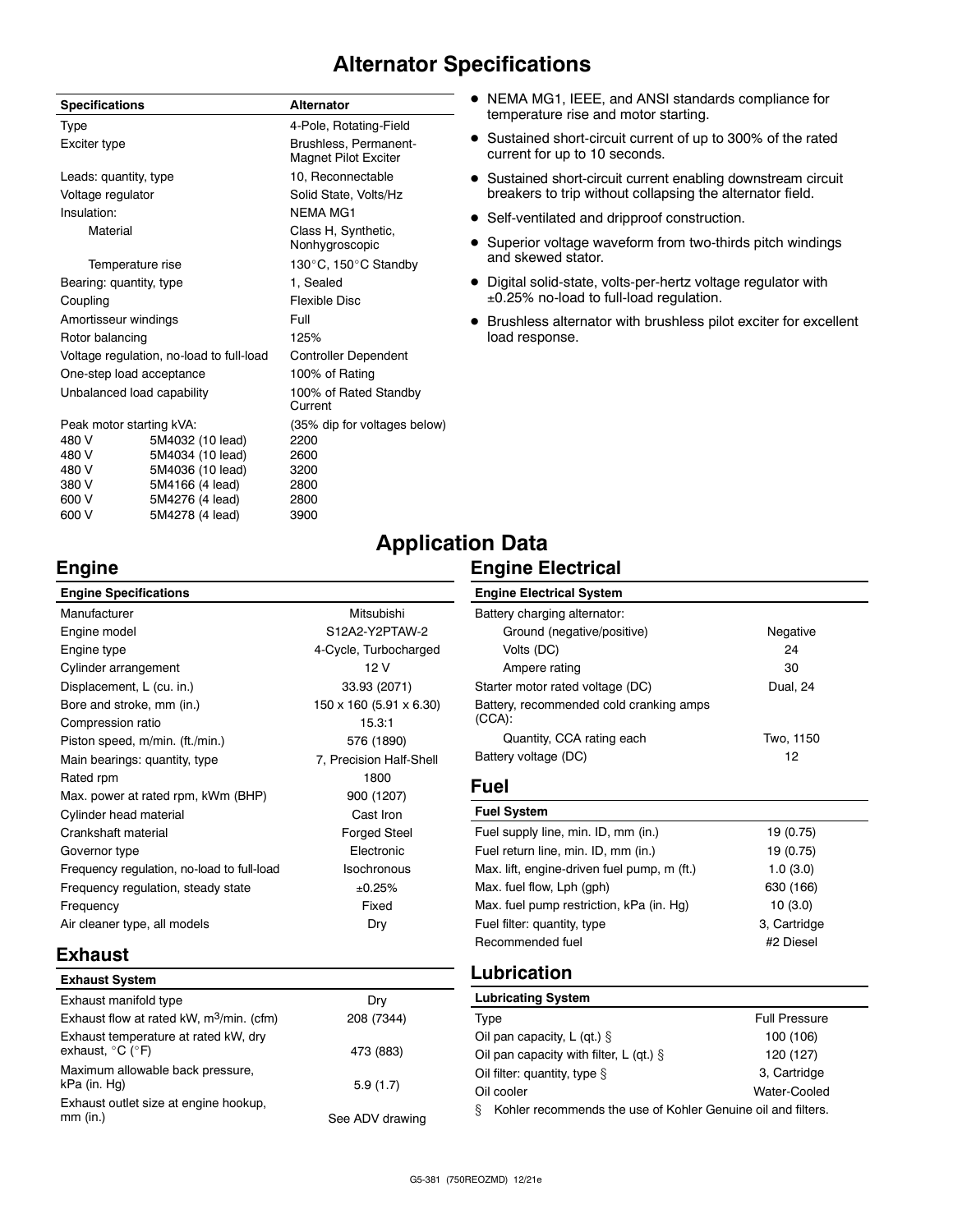## **Application Data**

### **Cooling**

| <b>Radiator System</b>                                                                       |             |
|----------------------------------------------------------------------------------------------|-------------|
| Ambient temperature, °C (°F)                                                                 | 50 (122)    |
| Engine jacket water capacity, L (gal.)                                                       | 100 (26.4)  |
| Radiator system capacity, including<br>engine, L (gal.)                                      | 303 (80)    |
| Engine jacket water flow, Lpm (gpm)                                                          | 1100 (291)  |
| Charge cooler water flow, Lpm (gpm)                                                          | 470 (124)   |
| Heat rejected to cooling water at rated kW.<br>dry exhaust, kW (Btu/min.)                    | 321 (18253) |
| Heat rejected to charge cooler water at<br>rated kW, dry exhaust, kW (Btu/min.)              | 252 (14341) |
| Water pump type                                                                              | Centrifugal |
| Fan diameter, including blades, mm (in.)                                                     | 1524 (60)   |
| Fan kWm (HP)                                                                                 | 40 (54)     |
| Max. restriction of cooling air, intake and<br>discharge side of radiator, kPa (in. $H_2O$ ) | 0.125(0.5)  |
| Demate Dedictes Customis                                                                     |             |

| Remote Radiator System <sup>+</sup>                                 |           |
|---------------------------------------------------------------------|-----------|
| Exhaust manifold type                                               | Dry       |
| Connection sizes:                                                   |           |
| Jacket water engine inlet, mm (in.)                                 | 95 (3.75) |
| Jacket water engine outlet, mm (in.)                                | 95 (3.75) |
| Intercooler water engine inlet, mm (in.)                            | 67(2.63)  |
| Intercooler water engine outlet, mm (in.)                           | 95 (3.75) |
| Static head allowable                                               |           |
| above engine, kPa (ft. H <sub>2</sub> O)                            | 98 (32.8) |
| $\pm$ Contact your local distributor for cooling system options and |           |

listributor for cooling system options and specifications based on your specific requirements.

### **Operation Requirements**

| <b>Air Requirements</b>                                                                                                                                            |              |
|--------------------------------------------------------------------------------------------------------------------------------------------------------------------|--------------|
| Radiator-cooled cooling air,<br>$m^3$ /min. (scfm) $\ddagger$                                                                                                      | 1161 (41000) |
| Cooling air required for generator set when<br>equipped with city cooling water or remote<br>radiator, based on 14°C (25°F) rise,<br>$m^3$ /min. (scfm) $\ddagger$ | 416 (14700)  |
|                                                                                                                                                                    |              |
| Combustion air, m <sup>3</sup> /min. (cfm)                                                                                                                         | 78 (2763)    |
| Heat rejected to ambient air:                                                                                                                                      |              |
| Engine, kW (Btu/min.)                                                                                                                                              | 69 (3912)    |
| Alternator, kW (Btu/min.)                                                                                                                                          | 47 (2673)    |
| Air density = $1.20 \text{ kg/m}^3$ (0.075 lbm/ft <sup>3</sup> )<br>$\ddagger$                                                                                     |              |

| <b>Fuel Consumption</b>     |                       |
|-----------------------------|-----------------------|
| Diesel, Lph (gph) at % load | <b>Standby Rating</b> |
| 100%                        | 232.3 (61.4)          |
| 75%                         | 164.0 (43.3)          |
| 50%                         | 108.2 (28.6)          |
| 25%                         | 65.0 (17.2)           |
| Diesel, Lph (gph) at % load | <b>Prime Rating</b>   |
| 100%                        | 207.1 (54.7)          |
| 75%                         | 148.2 (39.2)          |
| 50%                         | 99.8 (26.4)           |
| 25%                         | 61.8 (16.3)           |
|                             |                       |

### **Controllers**



### **APM402 Controller**

Provides advanced control, system monitoring, and system diagnostics for optimum performance and compatibility.

- Digital display and menu control provide easy local data access
- Measurements are selectable in metric or English units
- Remote communication thru a PC via network or serial configuration
- Controller supports Modbus<sup>®</sup> protocol
- Integrated hybrid voltage regulator with ±0.5% regulation
- Built-in alternator thermal overload protection
- NFPA 110 Level 1 capability

Refer to G6-161 for additional controller features and accessories.



### **APM603 Controller**

Provides advanced control, system monitoring, and system diagnostics for optimum performance and compatibility.

- 7-inch graphic display with touch screen and menu control provides easy local data access
- Measurements are selectable in metric or English units
- Paralleling capability to control up to 8 generators on an isolated bus with first-on logic, synchronizer, kW and kVAR load sharing, and protective relays

Note: Parallel with other APM603 controllers only

- Generator management to turn paralleled generators off and on as required by load demand
- Load management to connect and disconnect loads as required
- Controller supports Modbus<sup>®</sup> RTU, Modbus® TCP, SNMP and BACnet<sup>®</sup>
- Integrated voltage regulator with  $\pm 0.25\%$  regulation
- Built-in alternator thermal overload protection
- UL-listed overcurrent protective device
- NFPA 110 Level 1 capability

Refer to G6-162 for additional controller features and accessories.



### **Decision-Maker 6000 Paralleling Controller**

Provides advanced control, system monitoring, and system diagnostics with remote monitoring capabilities for paralleling multiple generator sets.

- Paralleling capability to control up to 8 generators on an isolated bus with first-on logic, synchronizer, kW and kVAR load sharing, and protective relays
- Note: Parallel with other Decision-Maker<sup>®</sup> 6000 controllers only
- Digital display and keypad provide easy local data access
- Measurements are selectable in metric or English units
- Remote communication thru a PC via network or modem configuration
- Controller supports Modbus<sup>®</sup> protocol
- Integrated voltage regulator with ±0.25% regulation
- Built-in alternator thermal overload protection
- NFPA 110 Level 1 capability

Refer to G6-107 for additional controller features and accessories.

Modbus<sup>®</sup> is a registered trademark of Schneider Electric.  $BAC$ net® is a registered trademark of ASHRAE.